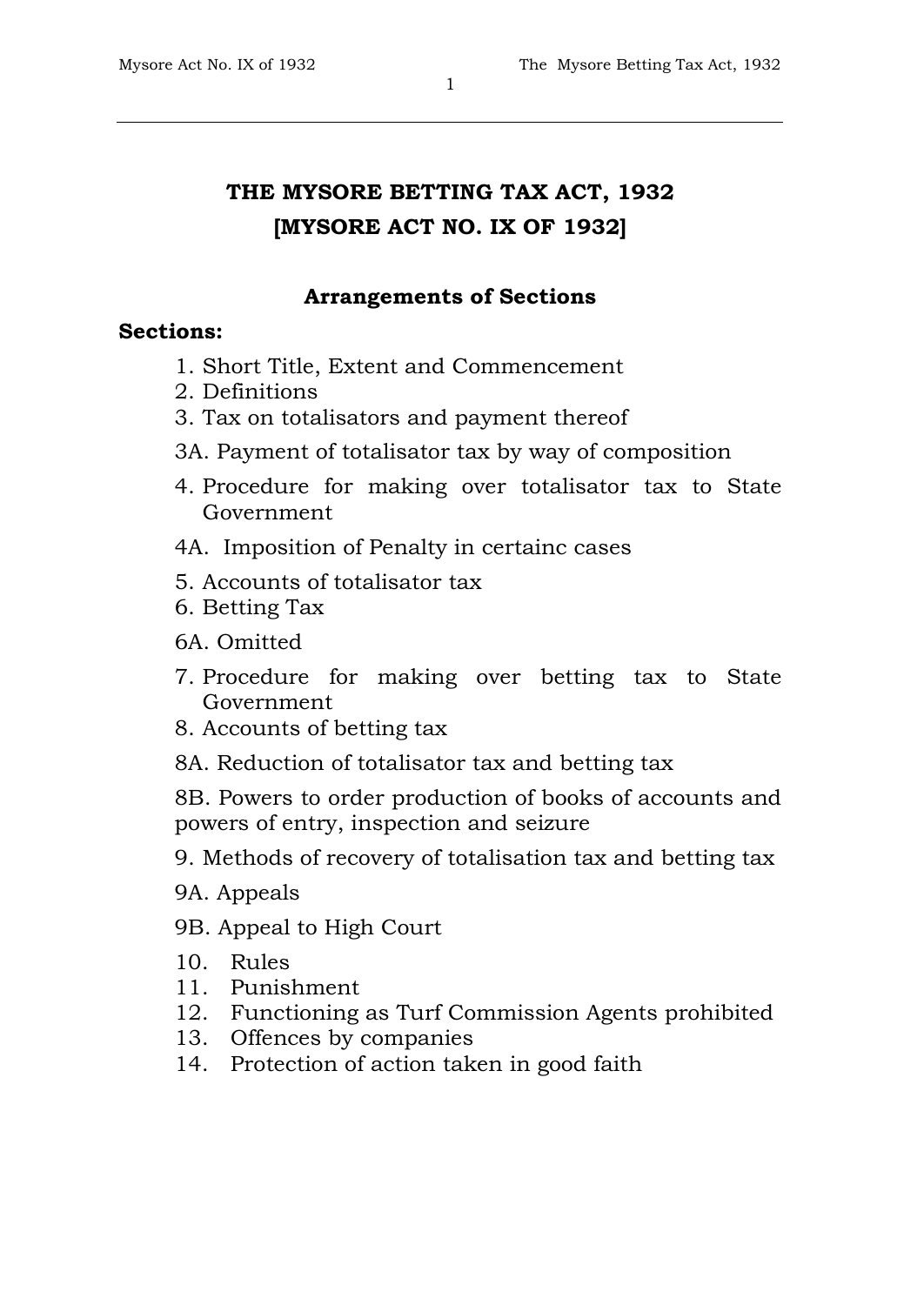# **STATEMENT OF OBJECTS AND REASONS**

#### **I**

**Karnataka Act No. 11 of 1958:-**Under the Mysore Betting Tax Act, 1932, Government can notify the rate of totalisator and betting taxes subject to the condition that such rate does not exceed 25 per cent. The Act does not provide for different rates of tax being notified in respect of collections at different races or classes of races. It is considered desirable to specify a lesser rate of tax in respect of specified classes of races which will be notified by Government. It is, therefore, proposed to amend the Mysore Betting Tax Act, 1932 so as to empower the Government to reduce the rate of tax in respect of certain classes of taxes. Hence this Bill.

### **II**

**Karnataka Act No. 22 of 1980:-**1. It has come to the notice of Govenrnment that some persons not being licensed bookmakers, are purchasing as Turf Commission Agents either by receiving bets from the public or by purchasing tickets on behalf of public in respect of horses running in horse races or in respect of riders of such horses outside the premises of the licensed Race Courses at Bangalore and Mysore, and are thereby depriving Government of huge amounts of betting tax.

2. The Bangalore Turf Club and the Commissioner of Police, Bangalore have brought to the notice of Government that it is necessary to prohibit the functioning of Private Turf Commission Agents by suitably amending the Betting Tax Act, 1932. Since the Bangalore Summer Meetings commenced from 16th May 1980 and the Summer Meetings are expected to give more revenue by way of betting tax receipts, an Ordinance was promulgated on 23rd May, 1980 to check the malpractices and fradulent acts by Private Turf Agencies. A Notification has also been issued under sub-Section (2) of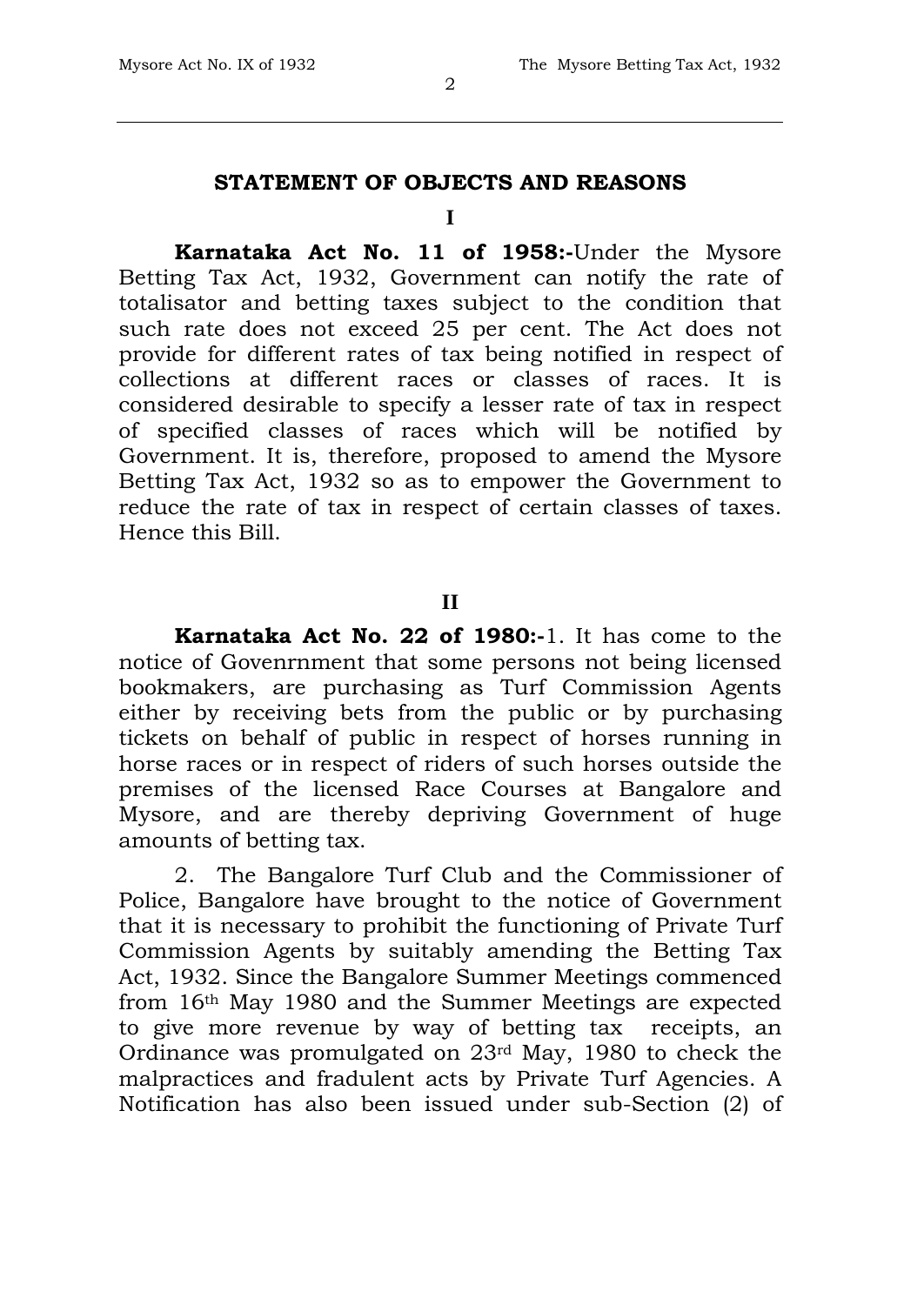Section 1 of the Mysore Betting Tax (Karnataka Amendment) Ordinance 1980 (Karnataka Ordinance No.2 of 1980) appointing the 23rd day of May 1980 as the date on which the said Ordinance shall come into force. It is necessary to replace the Ordinance by introducing a bill in this regard, so as to amend the Mysore Betting Tax Act, 1932 (Mysore Act IX of 1932).

3. Hence the Bill.

### **III**

**Karnataka Act No. 20 of 1981:-**It has been brought to the notice of Government that Bookmakers sometime fail to produce the betting cards for verification at the time of audit on the ground that such betting cards were cancelled. There is no provision in the Mysore Betting Tax Act, 1932 (Mysore Act 9 of 1932), for imposing penalty in case the bookmakers fail to preserve and produce the winning and cancelled cards and also to render property account of the cards to the auditors. On account of this, it has become difficult to insist on the production of all the betting cards used or cancelled for the verification. There is a possibility of evasion of betting tax by the way of non-production of betting cards on the ground that such cards have been cancelled or are missing. It is necessary to make a provision requiring the licensed bookmakers to preserve and produce the winning and cancelled cards and also to render proper account thereof to the Prescribed Authority in such manner and within such period as may be prescribed by Rules. It is also necessary to make a provision in the Act to provide a penal clause to impose, upon a defaulter, by way of penalty a fine of Rs. 100 for each unaccounted card. The proposed bill is intended to regulate proper accounting of the betting tax cards on the one hand and also to safeguard the State revenue by checking evasion of betting tax.

Hence the Bill.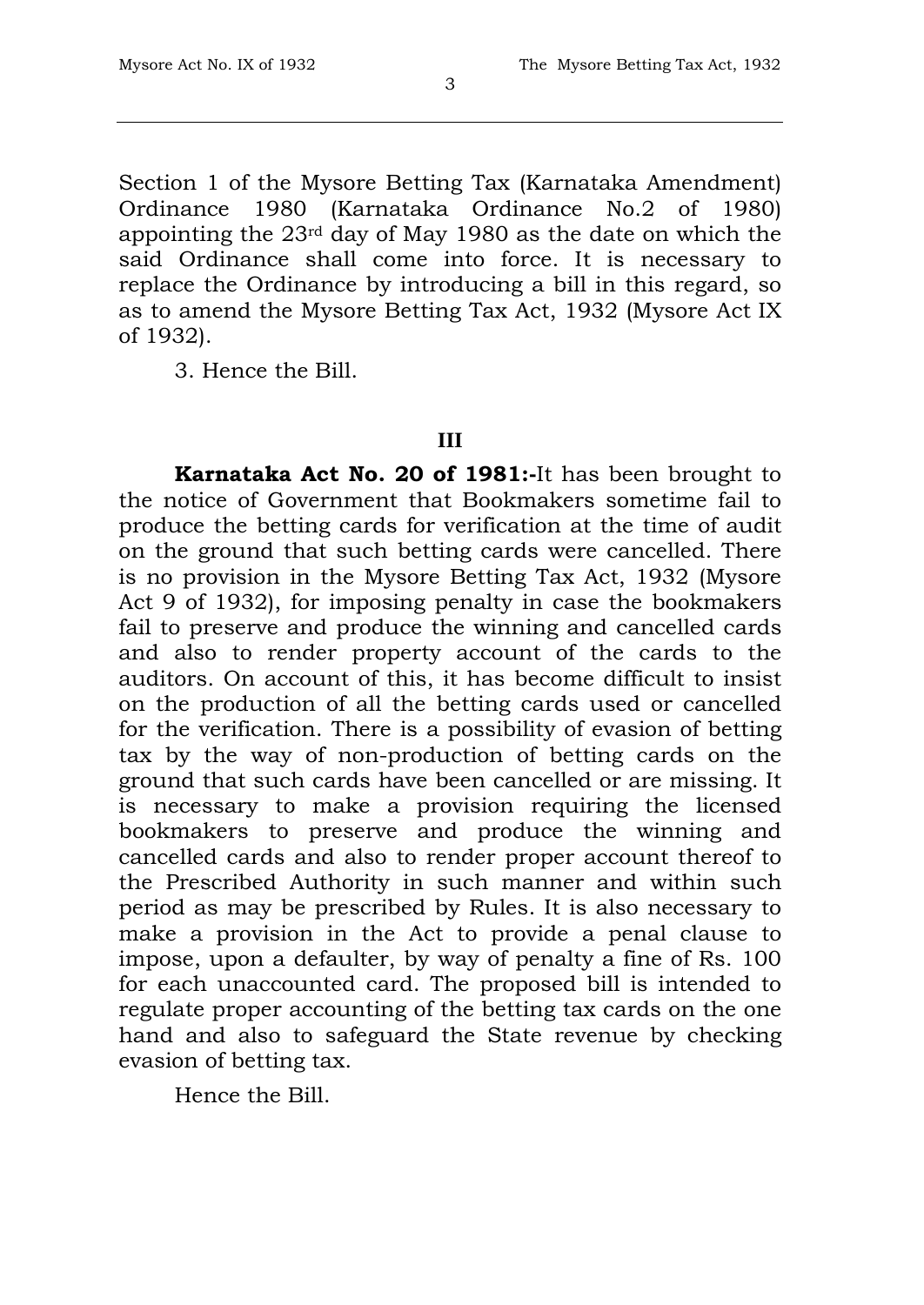#### **VI**

**Karnataka Act No. 21 of 1989:-** Section 10 of the Mysore Betting Tax Act, 1932 empowers the State Government to make rules prospectively. It is proposed to amend the section to empower the State Government to make rules retrospectively.

Hence the Bill.

#### **V**

**Karnataka Act No. 7 of 1997:-** It is considered necessary to amend the Karnataka Tax on Luxuries (Hotels, Lodging Houses and Marriage Halls) Act 1979 (Karnataka Act 22 of 1979), the Karnataka Tax on Entry of Goods Act, 1979 (Karnataka Act 27 of 1979), the Karnataka Tax on Professions, Trades, Callings and Employments Act, 1976 (Karnataka Act 35 of 1976), the Karnataka Excise Act, 1966 (Karnataka Act 21 of 1966), the Karnataka Entertainments Tax Act, 1958 (Karnataka Act 30 of 1958), the Karnataka Agricultural Income-Tax Act, 1957 (Karnataka Act 22 of 1957), the Karnataka Sales Tax Act, 1957 (Karnataka Act 25 of 1957), the Mysore Betting Tax Act, 1932 (Mysore Act IX of 1932), and to give effect to the proposals made in the Budget Speech and matters connected therewith. Certain consequential amendments are also made.

Hence the Bill.

### **VI**

**Karnataka Act No. 3 of 1998:-** It is considered necessary to amend the Karnataka Taxation Laws (Amendment) Act, 1997 (Karnataka Act 7 of 1997), the Karnataka Tax on Entry of Goods Act, 1979 (Karnataka Act 27 of 1979), the Karnataka Tax on Luxuries (Hotels, Lodging Houses and Marriage Halls) Act, 1979 (Karnataka Act 22 of 1979), the Karnataka Tax on Professions, Trades, Callings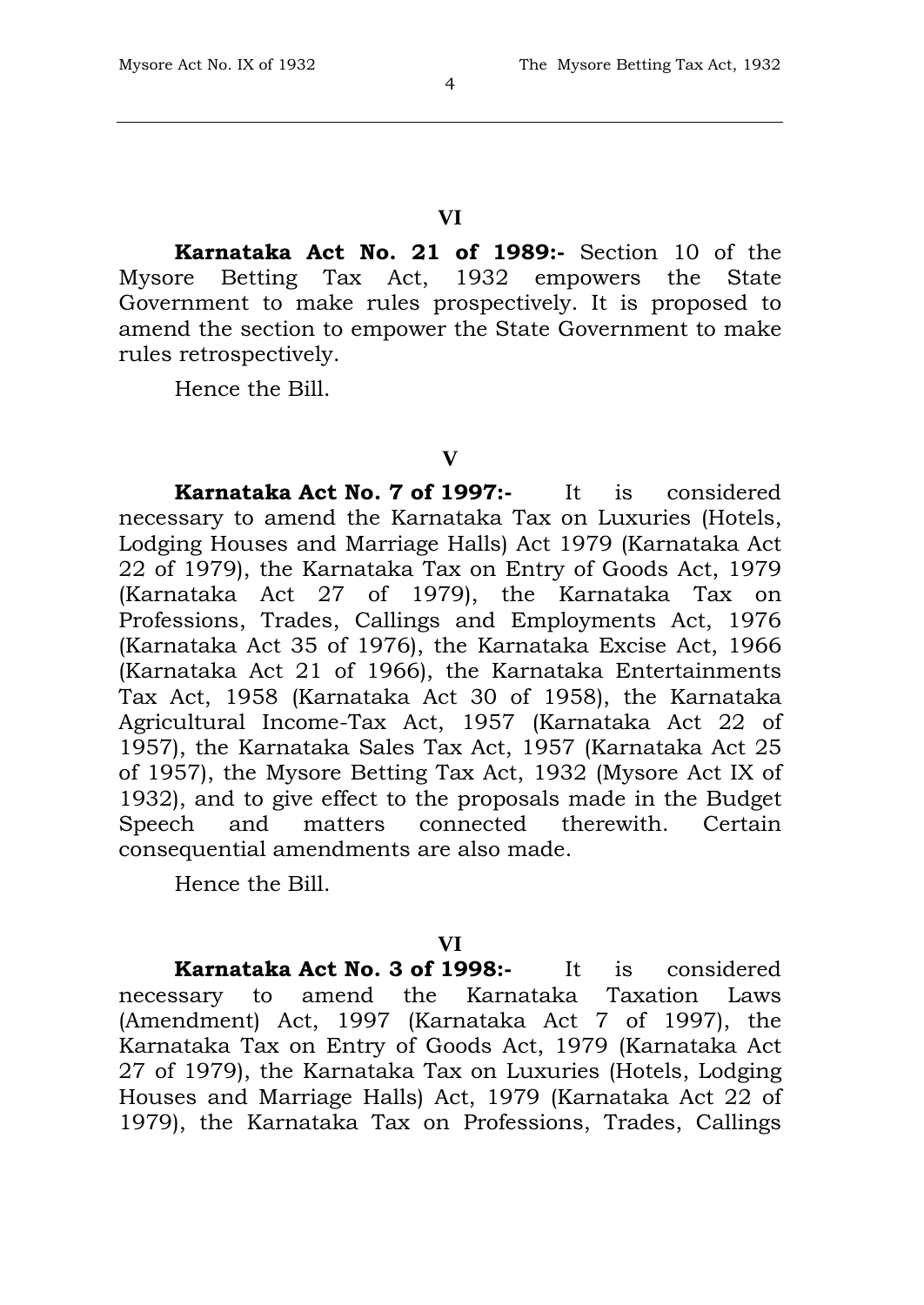and Employment Act, 1976 (Karnataka Act 35 of 1976), the Karnataka Entertainments Tax Act, 1958 (Karnataka Act 30 of 1958), the Mysore Betting Tax Act, 1932 (Mysore Act IX of 1932), the Karnataka Sales Tax Act, 1957 (Karnataka Act 25 of 1957) and to give effect to the proposals made in the Budget Speech and matters connected therewith. Certain consequential amendments are also made.

Hence the Bill.

### **VII**

**Karnataka Act No. 5 of 2000:-** It is considered necessary to amend the Mysore Betting Tax Act, 1932 (Mysore Act IX of 1932), the Karnataka Agricultural Income-tax Act, 1957 (Karnataka Act 22 of 1957), the Karnataka Sales Tax Act, 1957 (Karnataa Act 25 of 1957), the Karnataka Tax on Luxuries Act, 1979 (Karnataka Act 22 of 1979) and the Karnataka Entertainments Tax Act, 1958 (Karnataka Act 30 of 1958) to give effect to the proposals made in the Budget Speech and matters connected therewith. Certain consequential amendments are also made.

Hence the Bill.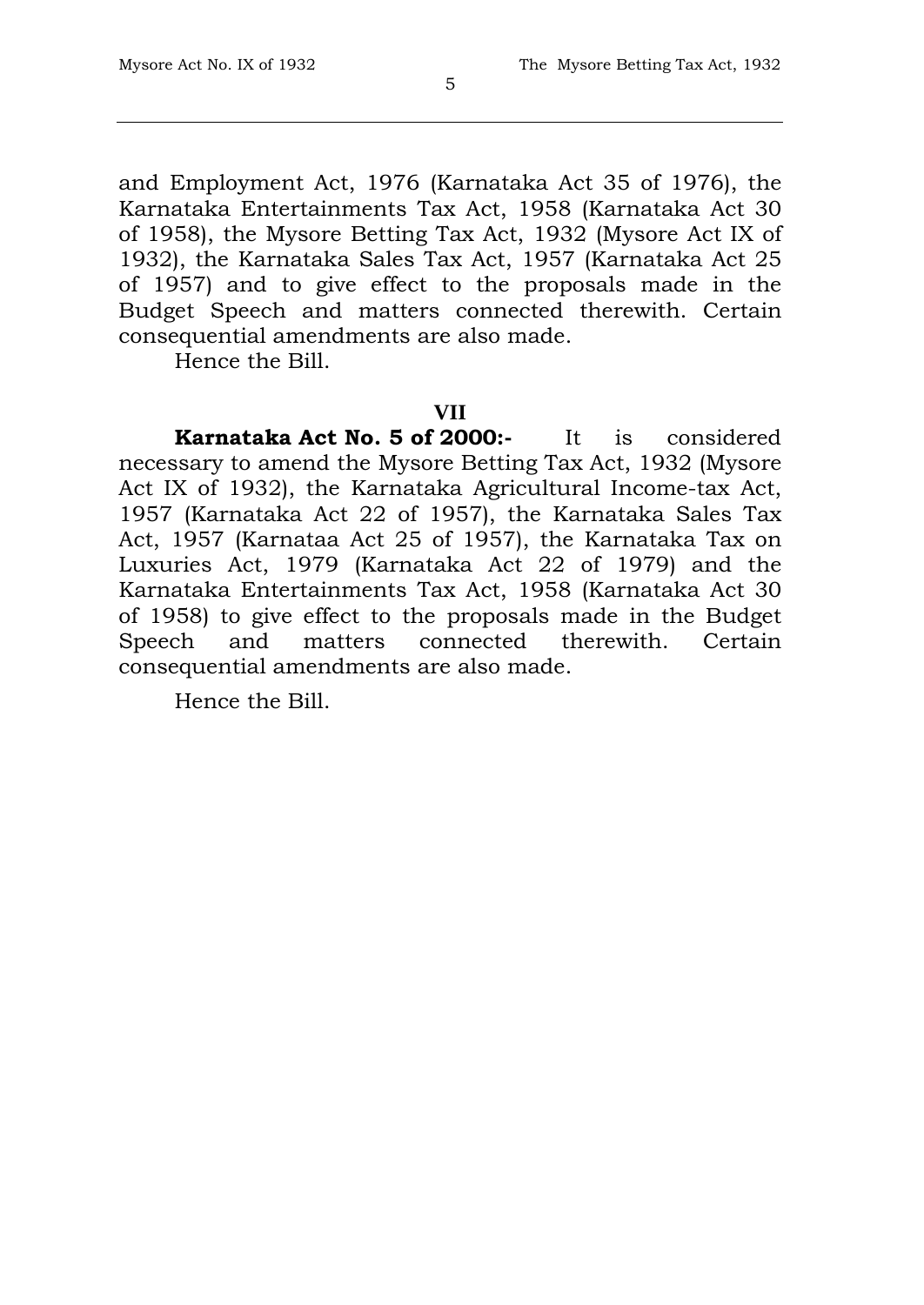# **MYSORE ACT NO. IX OF 1932**

# **THE MYSORE BETTING TAX ACT, 1932**

(Received the assent of His Highness the Maharaja on the Thirty-first day of December, 1932)

(As amended by Act Nos. 1 of 1949; III of 1950; XVIII of 1950; VIII of 1952; I of 1956 and Karnataka Act Nos. 11 of 1958; 7 of 1974; 22 of 1980; 20 of 1981; 21 of 1989; 18 of 1994; 6 of 1995; 7 of 1997; 3 of 1998 and 5 of 2000)

An Act to provide for the imposition of a Tax on certain forms of betting.

Preamble.- Whereas it is expedient to impose a tax on certain forms of Betting.

It is hereby enacted as follows:

**1. Short Title, Extent and Commencement.** (1)This Act may be called <sup>1</sup>[the Mysore Betting Tax Act, 1932]<sup>1</sup>.

1. Substituted for the words and figures "the Betting Tax Act, 1932" by Act No. 1 of 1956.

(2) It extends to the 1[whole of the State of Karnataka except Bellary District]1.

1. See the Karnataka Adaptation of Laws Order, 1953

(3) It shall come into force in such local areas and from such dates as the  $1$ [State Government]<sup>1</sup> may, by Notification in the Official Gazette, direct.

3. Substituted for the word "Government" by Act No. 1 of 1956

# **2. Definitions-** In this Act,-

- (1) "Backer" includes any person who bets with a licensed bookmaker or at a totalisator;
- (2) "Bet" includes "wager" and "betting" includes "wagering"
- $1[(2-A)$  "Commissioner" means a person appointed to be a Commissioner of Commercial Taxes under Section 3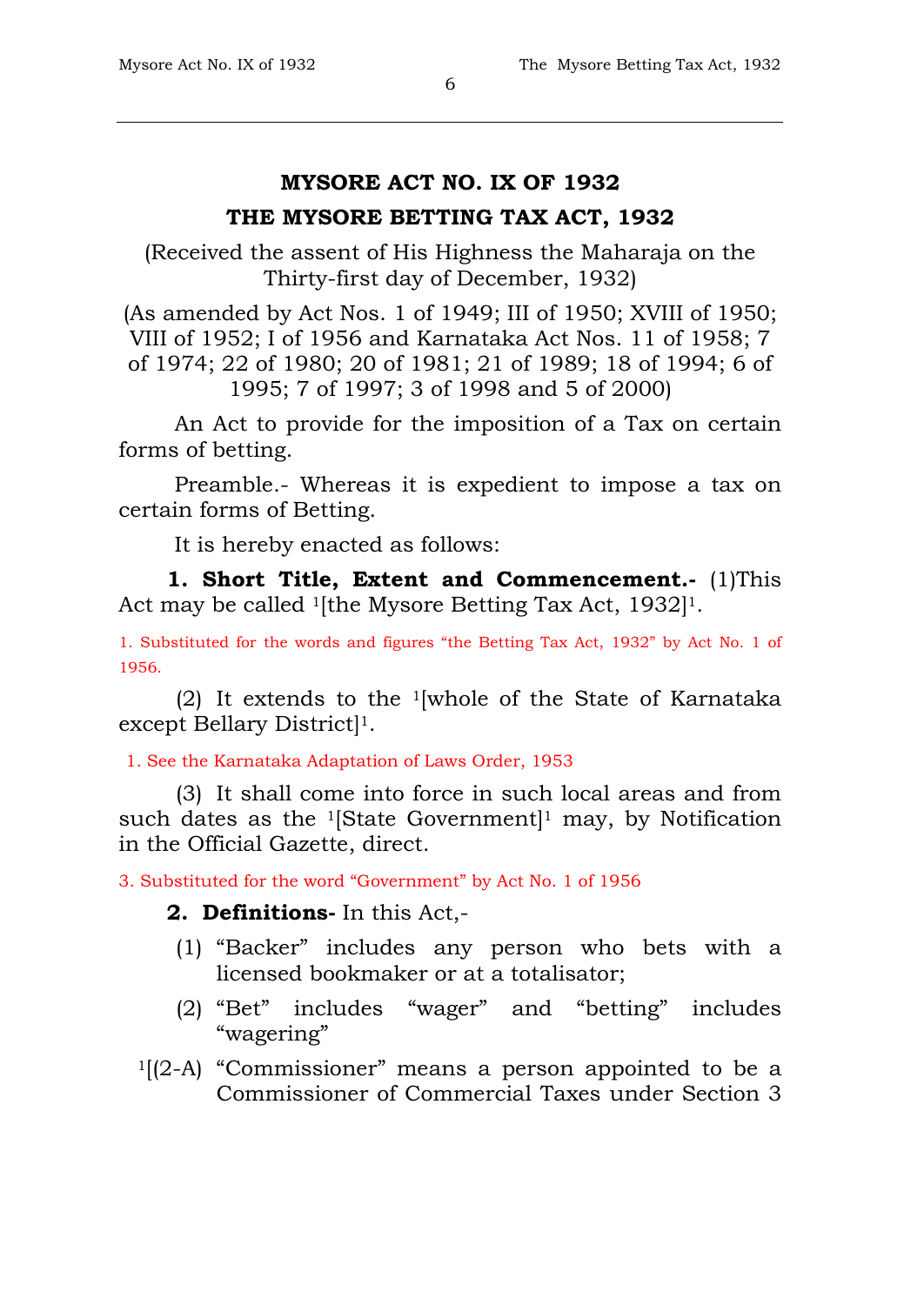of Karnataka Sales Tax Act,1957 (Karnataka Act No. 25 of 1957);<sup>1</sup>

1. Clause (2-A) inserted by Act No. 7 of 1997, w.e.f. 1-4-1997

 $1[(2-B)]$ <sup>1</sup> "Licensee" means a person for whom a licence has been granted for horse-racing on a race course under Section 4 of 2[the Mysore Race Courses Licensing Act, 1952] <sup>2</sup>

1. Existing Clause (2-A) renumbered as Clause (2-B) by Act No. 7 of 1997, w.e.f. 1-4-1997

2. Substituted for the words and figures "the Mysore Race Courses Licensing Act, 1951" by Act No.1 of 1956.

(3) "Licensed Bookmaker" means any person who carries on the business or vocation of or acts as a bookmaker or turf commission agent under a <sup>1</sup>[permit granted] by a licensee to enable him to carry on his business or

vocation under 2[the Mysore Race Course Licensing Act,  $1952$ <sup>2</sup>, as specified in the permit;<sup>11</sup>

1. Substituted for the words "licence or permit" by Act No. VIII of 1952.

2. Substituted for the words and figures "the Mysore Race Courses Licensing Act, 1951" by Act No.1 of 1956.

(4) "Prescribed" means prescribed by this Act or the rules made thereunder;

 $1[(5) \times x \times x \times x]$ 

### 1. Clause (5) omitted by Act. No 8 of 1952

(6) "Totalisator" means a totalisator in an enclosure which <sup>1</sup>[the licensees have set apart in accordance with the provisions of <sup>2</sup>[the Mysore Race Courses Licensing Act, 1952<sup>[2]</sup><sup>1</sup>, and includes any instrument, machine or contrivance known as the totalisator, or any other instrument, machine or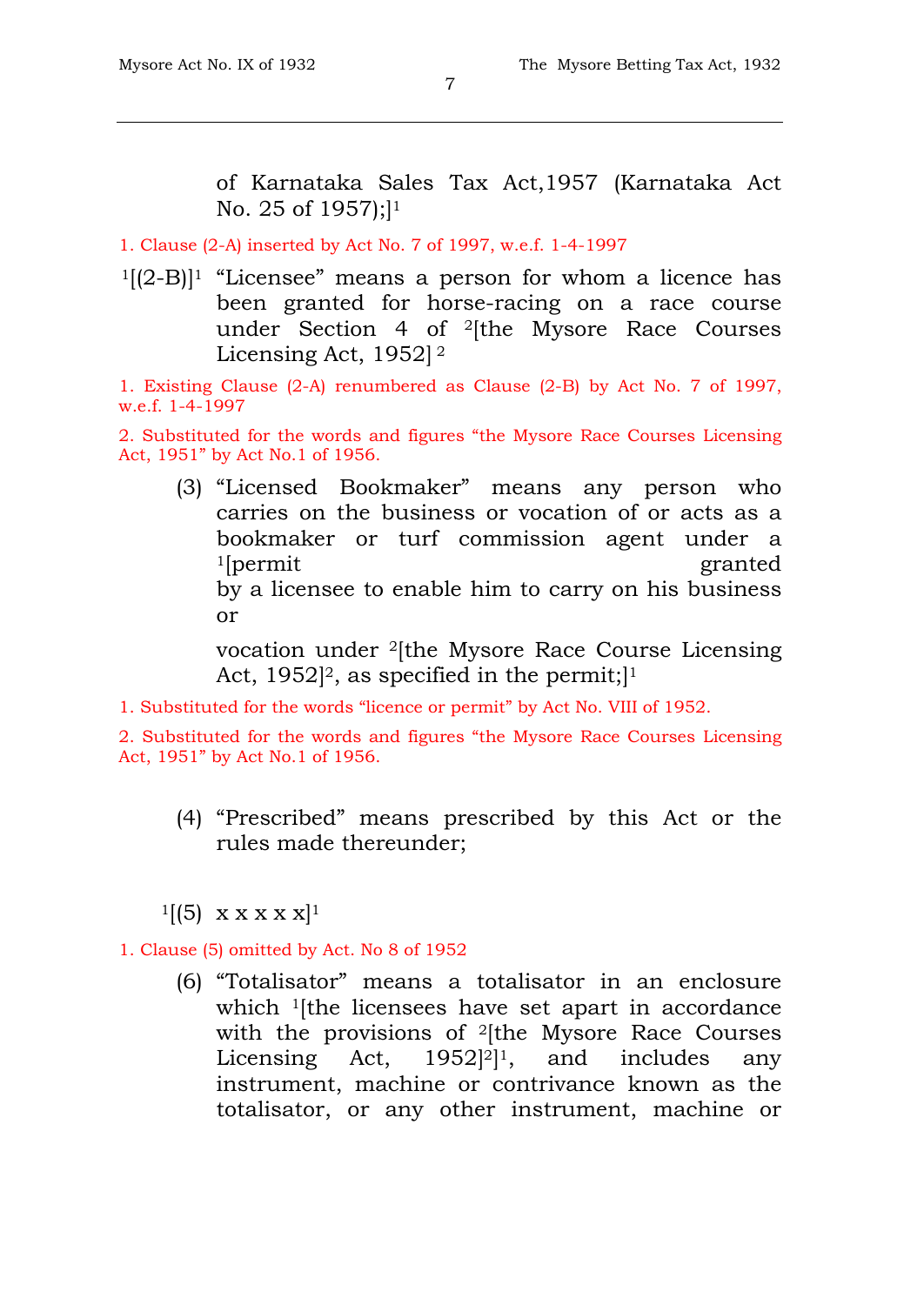contrivance of a like nature or a sweep or any other scheme for enabling any number of persons to make bets with one another on the like principles.

1. Substituted for the words and figures "the stewards controlling a race meeting have set apart in accordance with the mysore police Act, 1908" by Act No 8 of 1952.

2. Substituted for the words and figures "the Mysore Race Courses Licensing Act, 1951" by Act No.1 of 1956.

- 1[(7) "Turf Commission Agent" means any other than a licenced bookmaker, who.-
	- (i) received bets from the public in general; or
	- (ii) purchases tickets on behalf of others; or
	- (iii) makes bets on behalf of others;

for commission or remuneration in respect of any horse, mare or gelding run in a horse-race or in respect of a rider of any such horse, mare or gelding'.

5. Clause (7) inserted by Act No. 22 of 1980 and shall be deemed to have come into force w.e.f. 23-5-1980.

**3. Tax on totalisators and payment thereof.-** There shall  $\frac{1}{x}$  x x $\frac{1}{y}$  be charged, levied and paid to the <sup>2</sup>[State Government]2 out of all moneys paid into any totalisator by way of stakes or bets, a tax on backers, hereinafter referred to as the totalisator tax, at such rate not exceeding 3[twenty five percent<sup>3</sup> of every sum so paid as the <sup>4</sup>[State Government<sup>14</sup>] may, from time to time, notify in this behalf; and such portion of the moneys so paid into a totalisator as is equal to the amount of the totalisator tax at the rate notified as aforesaid by the <sup>5</sup>[State Government]<sup>5</sup> in this behalf, shall be deemed to have been paid by the backer on account of the totalisator tax, and shall be received by the <sup>6</sup>[licensees]<sup>6</sup> on behalf of the 7[State Govenrnment]7.

- 1. The words "and figures as from the First day of February, 1933" omitted by Act No.VIII of 1952
- 2. Substituted for the word "Government" by Act No. 1 of 1956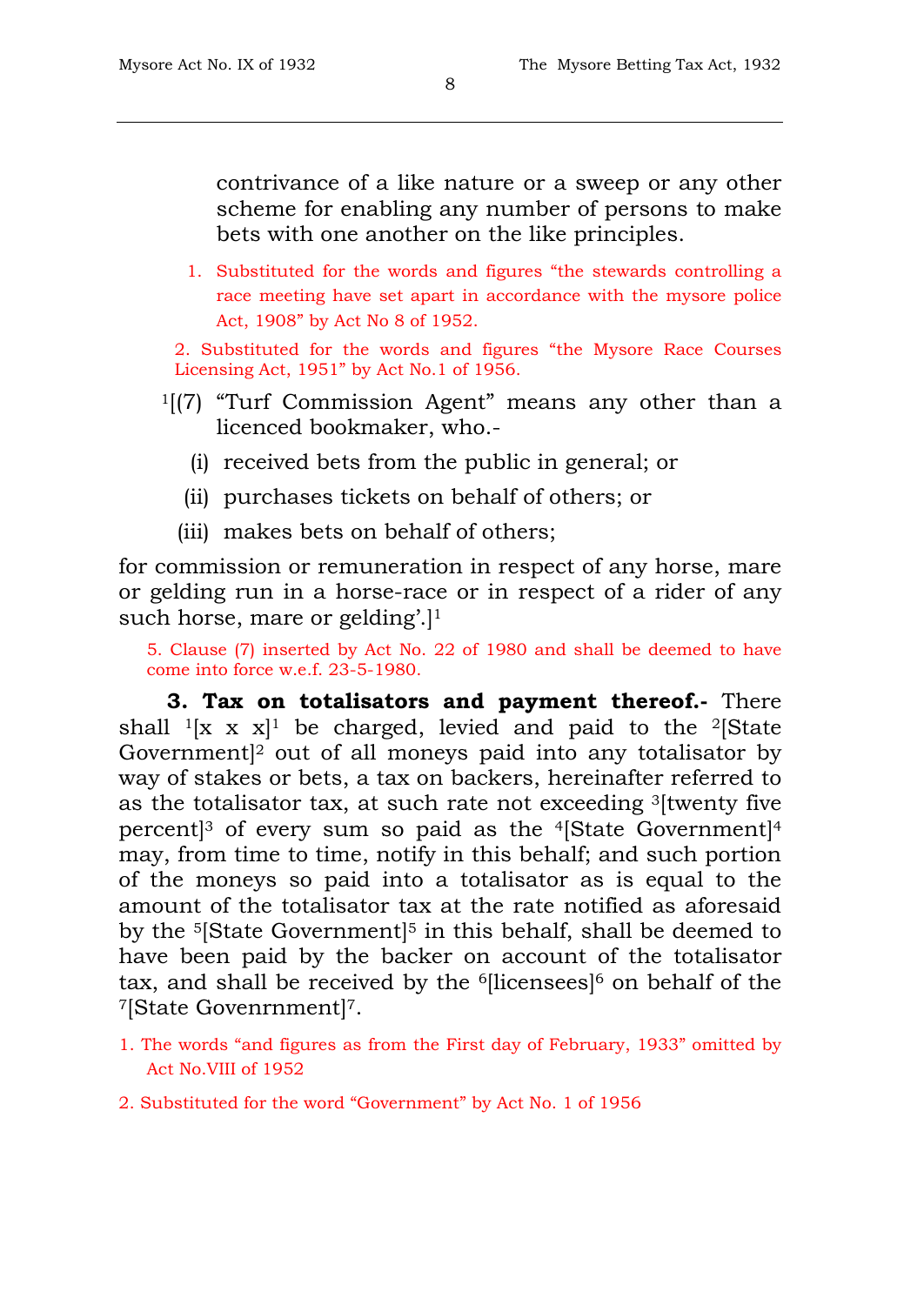- 3. Substituted by Act No. 3 of 1950
- 4. Substituted for the word "Government" by Act No.1 of 1956
- 5. Substituted for the word "Government" by Act No. 1 of 1956
- 6. Substituted for the words "stewards of the race-meeting" by Act No. VIII of 1952
- 7. Substituted for the word "Government" by Act No. 1 of 1956

1[**3-A. Payment of totalisator tax by way of composition.-** Not-withstanding anything contained in Section 2, but subject to such rules as may be prescribed, the Government may if a licensee so elects accept in lieu of the totalisator tax payable under Section 3 during any year by way of composition an amount as may be notified by the Government. Different amounts may be notified in respect of different licensees.

**Explanation.**- For the purpose of this section "year" means the year commencing on the First Day of April.]1

1. Section 3-A inserted by Act No. 18 of 1994, w.e.f. 1-4-1994

**4. Proceedure for making over totalisator tax to**  <sup>1</sup>[State Government]<sup>1</sup>.- The <sup>2</sup>[licensees]<sup>2</sup> shall, at such times and in such manner as may be prescribed, forward to the prescribed officer a return stating the total amount of the moneys paid into the totalisator at the meeting, and shall, at the prescribed time, make over to the prescribed officer the amount of tax for that meeting.

- 1. Substituted for the word "Government" by Act No. 1 of 1956
- 2. Substituted for the words "stewards of the race-meeting" by Act No. VIII of 1952

 **1[4-A. Imposition of penalty in certain cases.-** If any default is committed in the payment of tax in accordance with Sections 3, 3-A and 4 beyond ten days after the expiry of the due date, the licensees shall pay by way of penalty at two per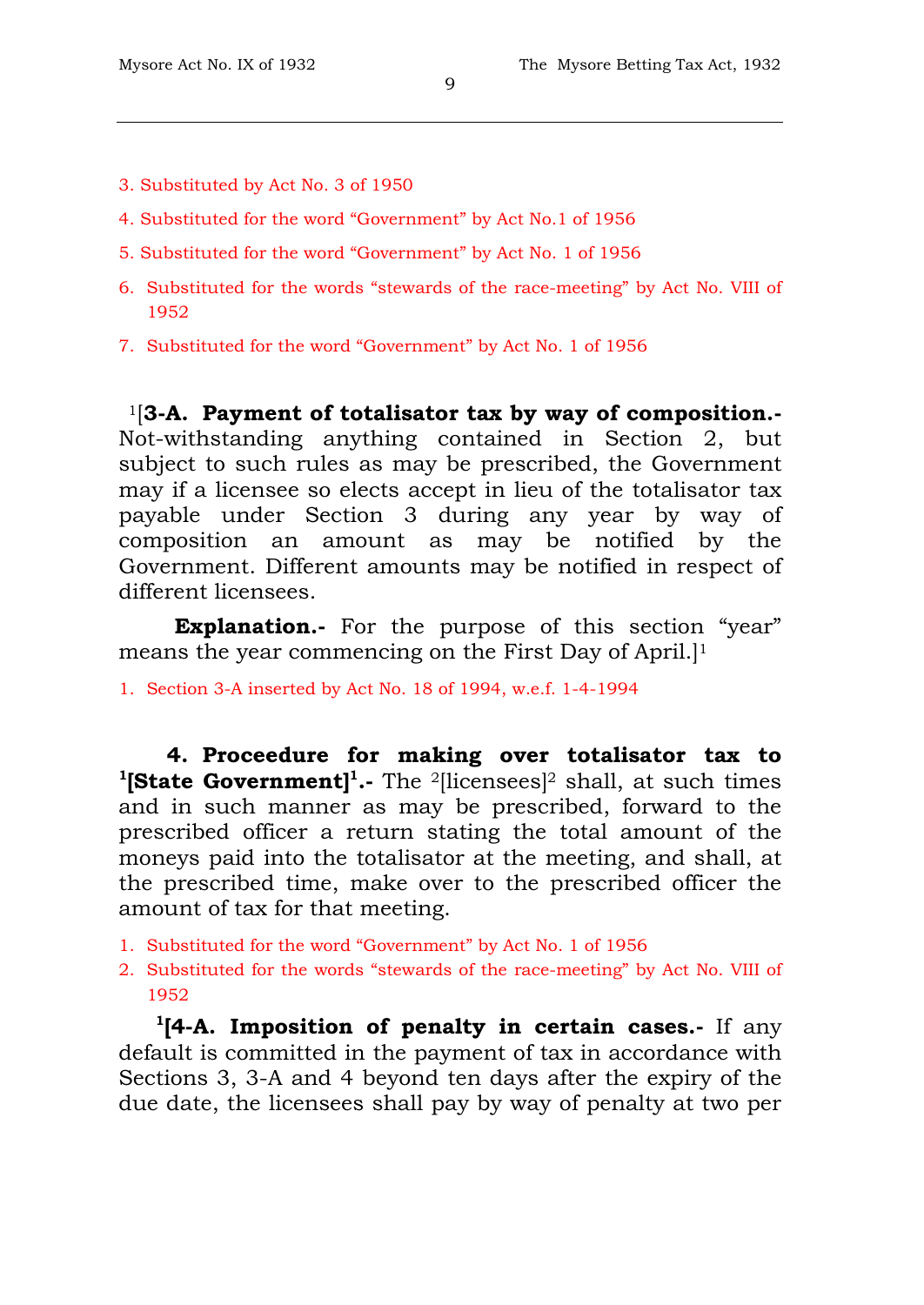cent per month during the period in which such default is committed.]**<sup>1</sup>**

1. Section 4-A inserted by Act No.5 of 2000, w.e.f. 1-4-2000.

**5. Accounts of totalisator tax.-** (1) The <sup>1</sup>[licensees]<sup>1</sup> shall keep accounts in the prescribed form of all moneys paid into the totalisator at that meeting.

1. Substituted for the words "stewards of the race-meeting" by Act No. VIII of 1952

(2) Every person having the custody of any such accounts shall, when required by an officer empowered in this behalf by the <sup>1</sup>[State Government<sup>]1</sup>, permit such officer, or an officer authorised in writing by him in this behalf, to inspect and take copies of them.

1.Substituted for the word "Government" by Act No. 1 of 1956

**6. Betting Tax.-** (1) There shall <sup>1</sup>[x x x]<sup>1</sup> be charged, levied and paid to the 2[State Government]2 3[out of all moneys paid or agreed to be paid to a licensed bookmaker by a backer in respect<sup>[3</sup> of a bet made in an enclosure set apart  $4$ [by the licensee in accordance with the provisions of 5[the Mysore Race Courses Licensing Act, 1952]4]5, on any race, 6[whether run on the same race course or on any other race course either within the State or outside the State<sup>[6</sup> a tax,  $7[x x x]$ <sup>7</sup> (hereinafter referred to as the betting tax) at a rate not exceeding 8[twenty-five percent]8 of all such moneys as the 9[State Government]9 may, from time to time, notify in this behalf.

- 1. The words and figures "as from the First day of February, 1993" omitted by Act No. VIII of 1952
- 2. Substituted for the word "Government" by Act No. 1 of 1956
- 3. Substituted by Act No. XVIII of 1950
- 4. Substituted for the words and figures "under the provisions of the Mysore Police Act, 1908" by Act No. VIII of 1952.
- 5. Substituted for the words and figures "the Mysore Race Courses Licensing Act, 1951" by Act No. 1 of 1956.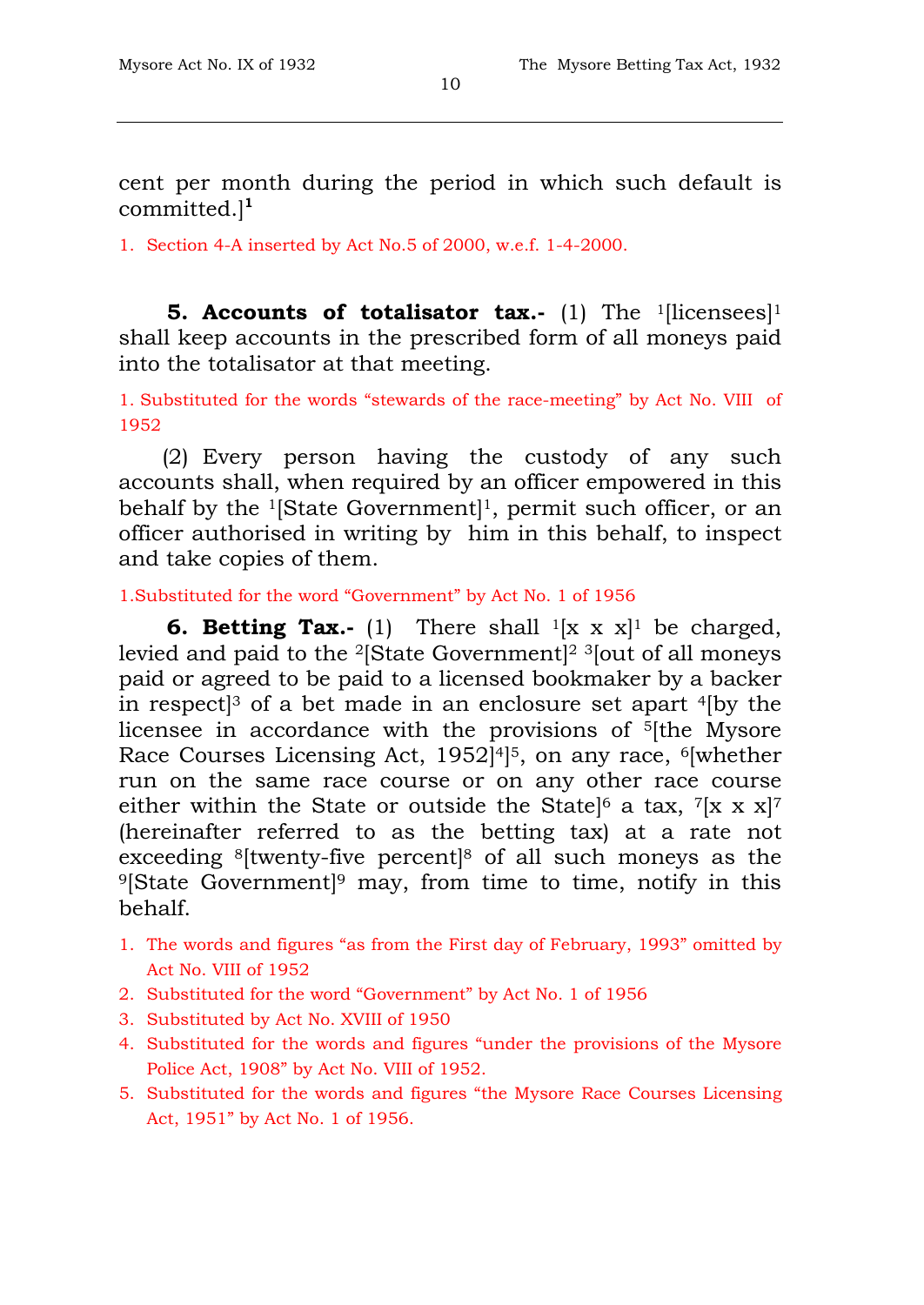- 6. Inserted by Act No. 7 of 1974 and shall be deemed to have come into force w.e.f. 29-11-1973
- 7. The words "on backers" omitted by Act No. XVIII of 1950
- 8. Substituted by Act No. XVIII of 1950
- 9. Substituted for the word "Government" by Act No. 1 of 1956

(2) The betting tax shall be deducted or collected by the licensed bookmaker from such moneys at the time when the money is <sup>1</sup>[paid by the backer]<sup>1</sup> or in the case of credit bets at such time as may be prescribed, and shall be deemed to have been paid by the backer on account of the tax, and shall be retained by the licensed bookmaker on behalf of the 2[State Government]2.

1. Substituted by Act No. XVIII of 1950

2. Substituted for the word "Government" by Act No. 1 of 1956

# 1[**6-A**.**x x x.**]1

1. Section 6-A omitted by Act No. 3 of 1998, w.e.f. 1-4-1998

**7. Procedure for making over betting tax to 1[State Government] 1.-** All sums retained on account of the betting tax shall be made over by the licensed bookmaker, by whom they have been retained, to the prescribed officer at such times and in such manner as may be prescribed.

1. Substituted for the word "Government" by Act No.1 of 1956

**8. Accounts of betting tax.-** (1) The <sup>1</sup>[licensees]<sup>1</sup> shall, at such times and in such manner as may be prescribed, foward to the prescribed officer, returns setting out the names of the bookmakers, licensed or permitted by them to carry on the business or vocation of a bookmaker at that meeting.

1. Substituted for the words "stewards of the race-meeting" by Act No. VIII of 1952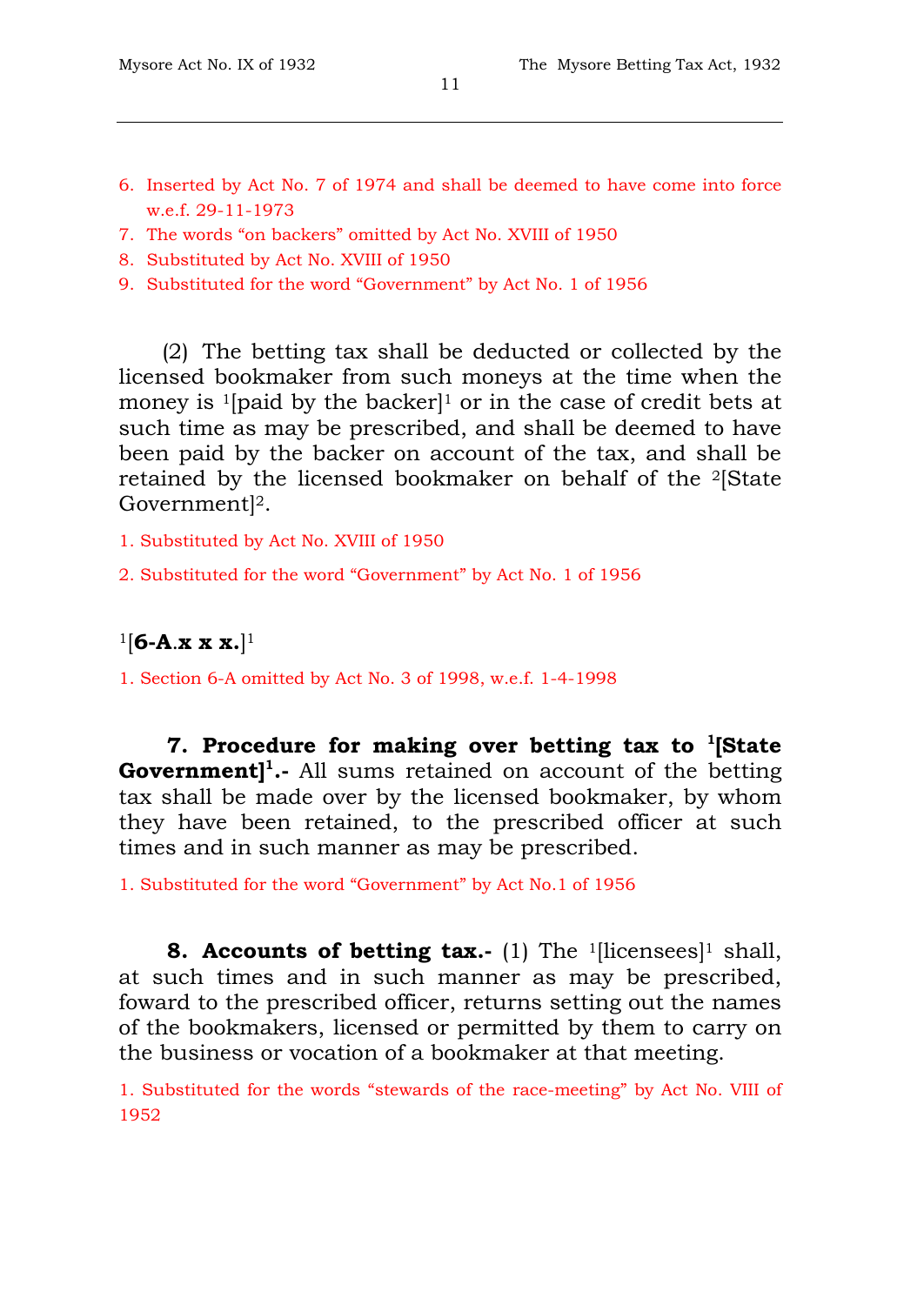$1[(1-A)$  A licensed bookmaker shall preserve and produce the winning and cancelled cards to the prescribed authority, and shall also render proper account thereof in such manner and within such period as may be prescribed. If any person fails to so produce or render account, the prescribed authority, after giving him a reasonable opportunity of being heared, may, by order in writing, impose upon him by way of penalty a fine of one hundred rupees for each unaccounted card.]1

1. Sub-Section (1-A) inserted by Act No. 20 of 1981,w.e.f. 7-4-1981

(2) All licensed bookmakers shall keep accounts 1[all moneys paid or agreed to be paid to them by backers in respect of bets]1, in such manner as may be prescribed, and shall, when required in writing by an officer empowered in this behalf by the 2[State Government]2 permit such officer, or an officer authorised in writing by him in this behalf, to inspect and take copies of such accounts.

- 1. Substituted by Act No. XVIII of 1952
- 2. Substituted for the word "Government" by Act No. 1 of 1956

 **1[8-A. Reduction of totalisator tax and betting tax.-** (1) Notwithstanding anything contained in Section 3 and 6, the State Government may, by Notification in the Official Gazette, reduce of such classes of races as may be specified in the Notification.

(2) Every Notification, under sub-section (1) shall be laid as soon as may be after it is issued, before the State Legislative Assembly while it is in session for a period of thirty days which may be comprised in one session or in two or more sessions and if before the expiry of the period, the State Legislative Assembly makes any modification in the Notification or directs that the Notification shall not have effect, the notification shall hereafter have effect only in such modified form or be of no effect as the case may be $]$ <sup>1</sup>.

1. Section 8-A inserted by Act No. 11 of 1958, w.e.f. 3-4-1958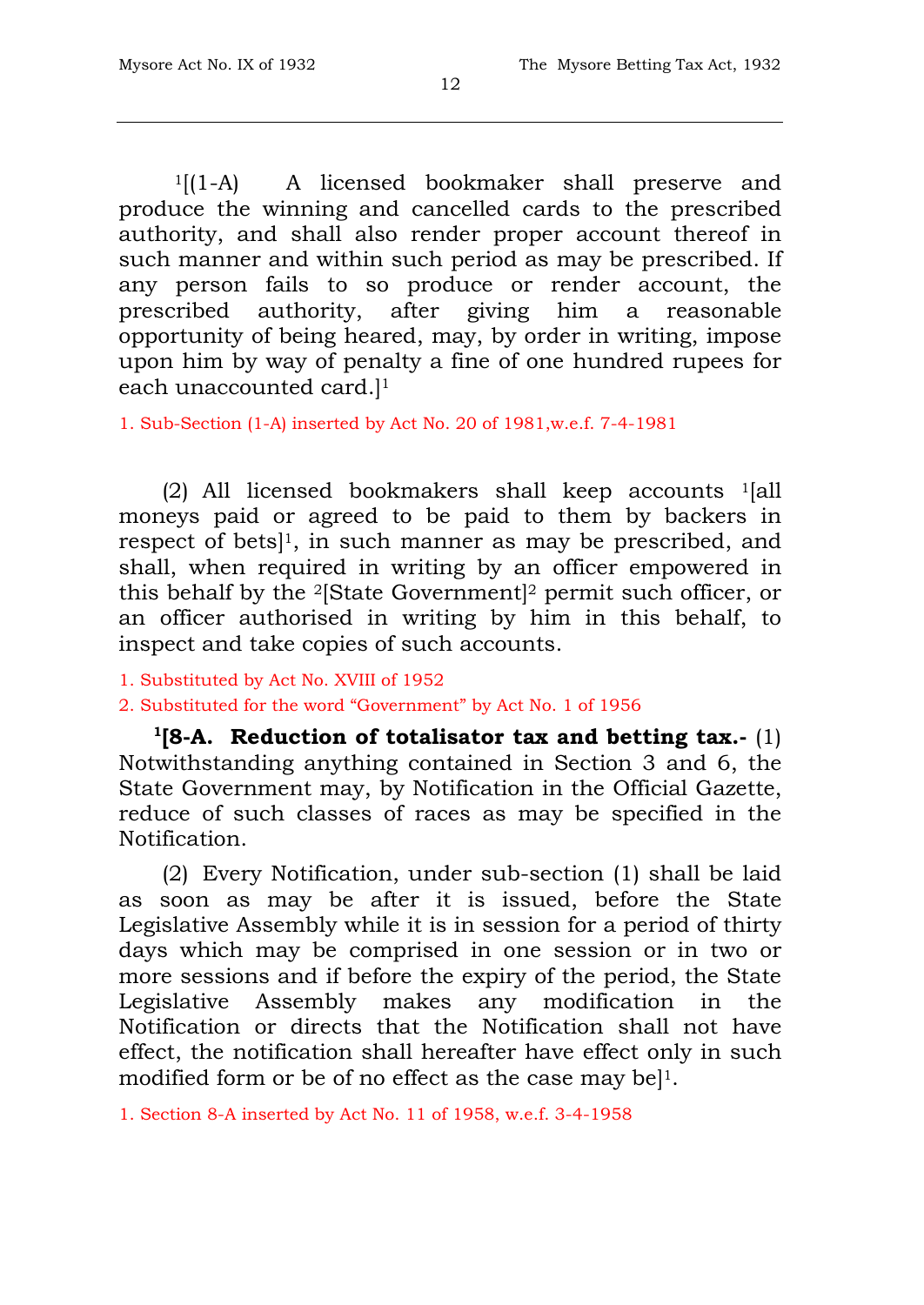**1[8-B. Powers to order production of books of accounts and powers of entry, inspection and seizure.-** (1) Any Officer empowered by the State Government in this behalf, may for the purpose of this Act, require any licensed bookmaker to produce before him the accounts, records, registers, cards and other documents and to furnish any information relating to the money paid or agreed to be paid to him by backers in respect of bets, relating to any meeting or period.

(2) All accounts, records, registers, cards or documents maintained by the licensed bookmakers relating to the business or vocation carried on by them, shall be open to inspection at all reasonable times by Officers empowered under sub-Section (1).

(3) For the purpose of inspection, under sub-section (2), any such Officer shall have power to enter and search any enclosure or booth within the premises of the Racing Club where betting takes place, during the meetings or any other office premises of whatsoever type or nature, where such Officer has reason to believe that the licensed bookmaker keeps or is for the time being keeping, any accounts, records, registers, cards or documents of his business or vocation:

Provided that no residential accommodation, not being a place of business-cum-residence, shall be entered into and searched by such Officer except on the authority of a search warrant issued by a Magistrate having jurisdiction over the area and all searches under this section shall, so far as may be, be made in accordance with the provisions of the Code of Criminal Procedure, 1973 (Central Act 2 of 1974).

(4) If any such Officer has reason to suspect that any licensed bookmaker is attempting to evade the payment of tax due from him under this Act, he may, for reasons to be recorded in writing, seize such accounts, registers, records, cards or other documents of the licensed bookmaker as he may consider necessary and shall give the licensed bookmaker a receipt for the same. The accounts, registers,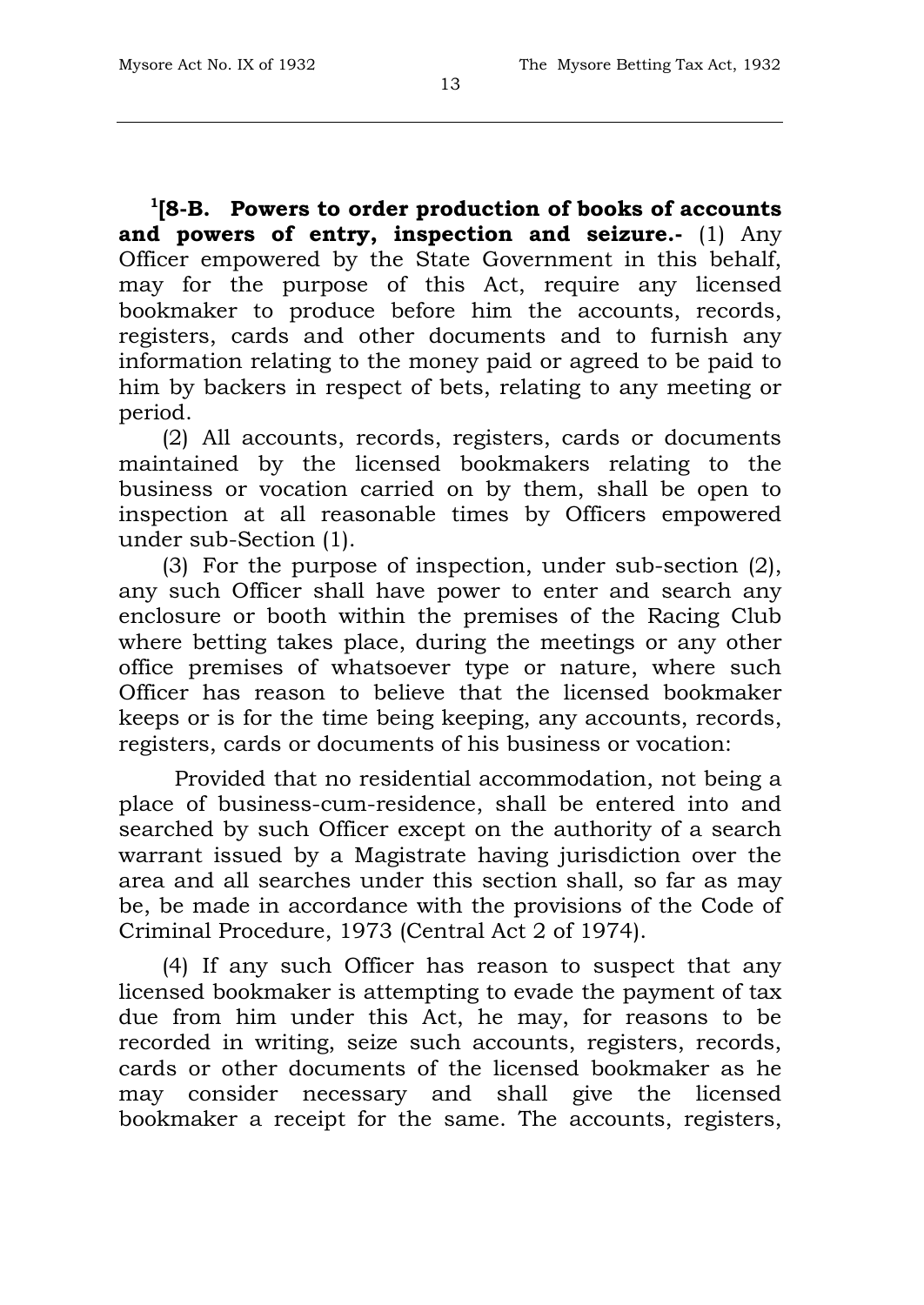records, cards or other documents so seized shall be retained by such Officer only for so long as may be necessary for examination and for any enquiry or proceeding under this Act:

Provided that retention under sub-section (4) shall not be for a period exceeding one hundred and eight-days from the date of seizure, unless reasons for retaining the same beyond the said period are recorded by him in writing and approval of the Comissioner is obtained and such approval in any case shall not be for more than sixty days at a time.

(5) Where such Officer, upon examining the accounts, registers, records, cards and other documents seized under sub-section (4), has reason to believe that the licensed bookmaker, having deducted or collected any amounts towards betting tax from the moneys paid in respect of cash or credit bets by the backers, failed to make over such betting tax to State Government as required by Section 7 or in respect of any moneys paid or agreed to be paid to them by backers in respect of any cash or credit bets, has attempted to evade payment of the betting tax, in respect of any period or meeting, such Officer shall determine to his best of judgment the amount of betting tax payable by the licensed bookmaker, either in respect of the already deducted or collected betting tax or in respect of betting tax attempted to be evaded and shall accordingly pass orders levying the betting tax;

Provided that before taking action under sub-section (5), the licensed bookmaker shall be given a reasonable opportunity of being heard and also showing cause against such order.

(6) In passing an order under sub-section (5), such Officer may also direct the licensed bookmaker to pay in addition to the betting tax, a penalty not exceeding one and a haf times the amount of betting tax levied in the said order:

Provided that no penalty under this sub-section shall be imposed unless the licensed bookmaker affected is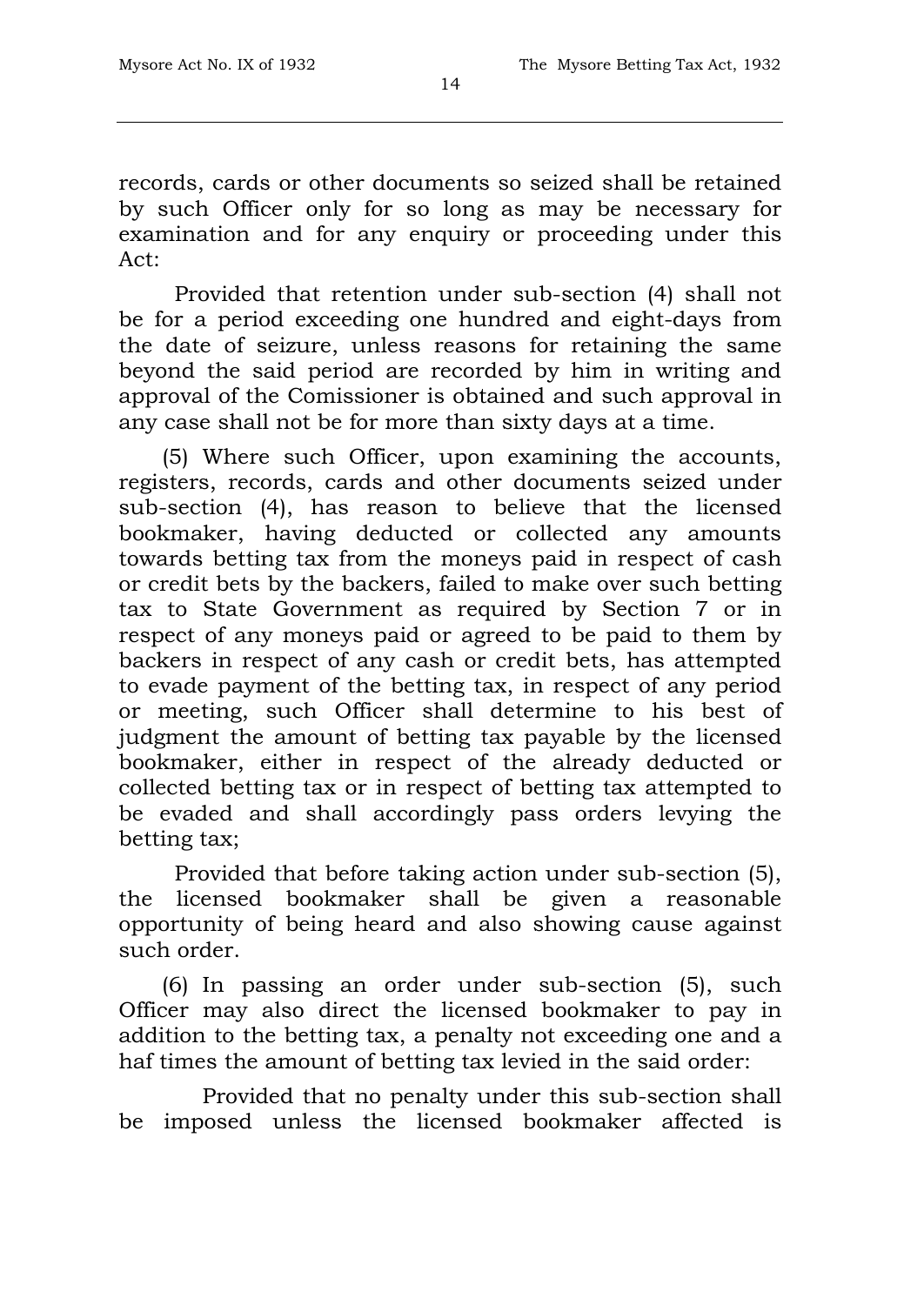afforded a reasonable opportunity of showing cause against such imposition.

(7) The amount of betting tax and penalty, if any, levied in the orders passed under sub-sections (5) and (6), shall be paid by the licensed bookmaker within twenty-one days from the date of service on him of such order and the amount of tax and penalty shall be recoverable as per provisions of Section 9.]1

1. Section 8-B inserted by Act No. 7 of 1997, w.e.f. 1-4-1997

**9. Methods of recovery of totalisator tax and betting tax.**- <sup>1</sup>[(1) The totalisator tax payable under Section 3, shall be recoverable from the licensee as an arrear of land revenue.]1

1. Sub-section (1) substituted by Act No. VIII of 1952

 $1(2)$  All moneys which a licensed bookmaker is liable to make over to the prescribed Officer under Section 7 and the amount of betting tax and penalty levied in the order passed under sub-sections (5) and (6) of Section 8-A, shall be recoverable from the licensed bookmaker.-

(a) as if it were an arrear of land revenue;

(b) notwithstanding anything contained in the Code of Criminal Procedure, 1973 (Central Act 2 of 1974), on application to any Magistrate, by such Magistrate as if it were a fine imposed by  $him.$ <sup>11</sup>

1. Sub-section (2) substituted by Act No. 7 of 1997, w.e.f. 1-4-1997

**1[9-A. Appeals.-** (1) A licensed bookmaker objecting to an order affecting him passed under the provisions of Section 8- A may within thirty days from the date of communication of such order, appeal to the Commissioner:

Provided that the Commissioner may admit an appeal preferred after the period of thirty days aforesaid if he is satisfied that the licensed bookmaker had sufficient cause for not preferring the appeal within that period.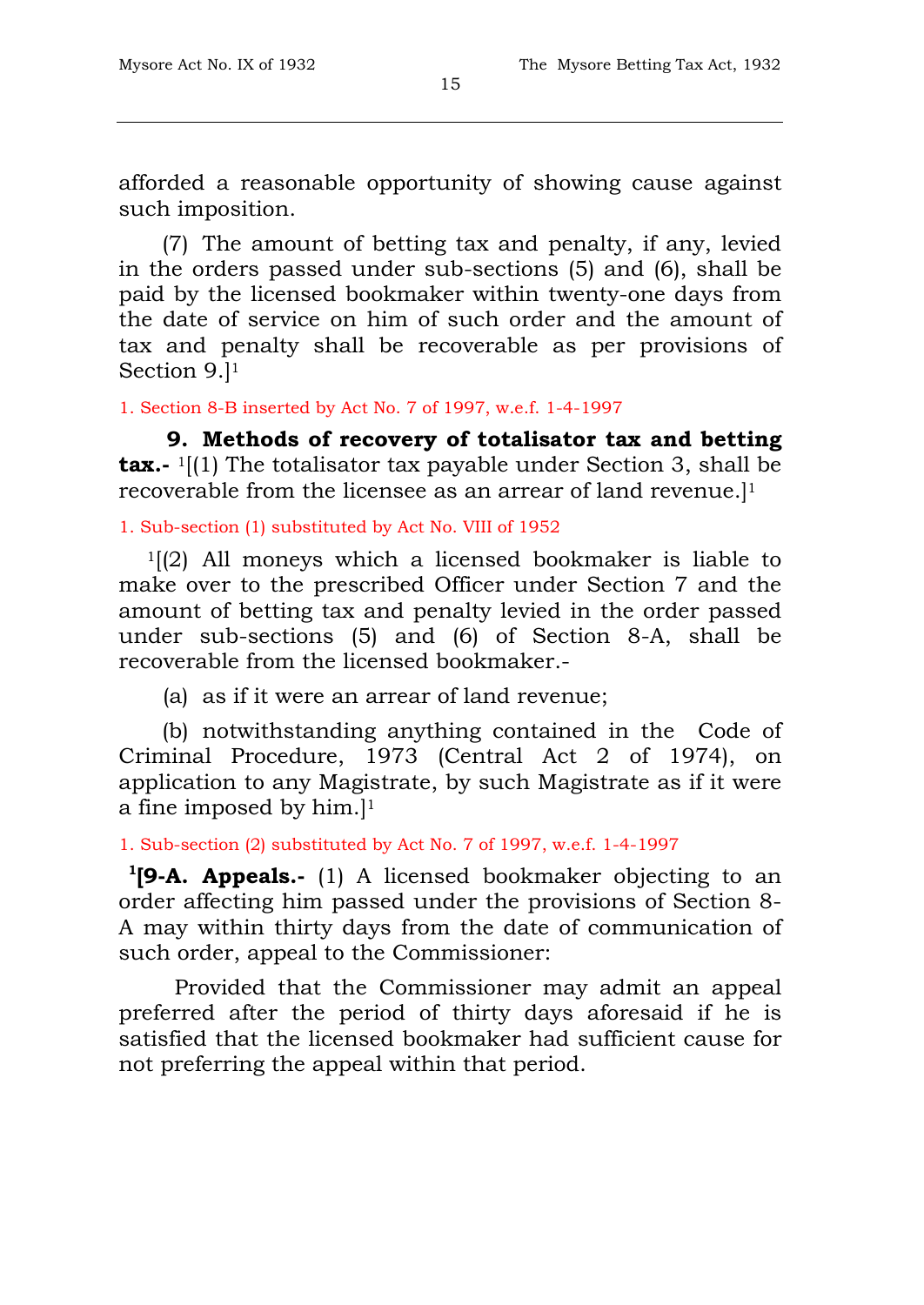(2) No appeal shall be entertained unless it is accompanied by satisfactory proof of payment of the betting tax and penalty not disputed in the appeal.

(3) Notwithstanding that an appeal has been preferred under sub-section (1), the tax or other amount shall be paid in accordance with the order against which the appeal has been preferred:

Provided that the Commissioner may, in his discretion, give such directions as he thinks fit in regard to the payment of tax or other amount payable under this sub-section, if the licensed bookmaker furnishes sufficient security to his satisfaction.

(4) The appeal shall be in the prescribed form and shall be verified in the prescribed manner.

(5) In disposing of an appeal, the Commissioner may, after giving the licensed bookmaker a reasonable opportunity of being heard, pass such orders as he thinks fit.

(6) Every order passed in appeal under this section shall, subject to the provisions of Section 9-B, be final.

**9-B. Appeal to High Court.-** (1) Any licensed bookmaker objecting to an order passed by the Commissioner under Section 9-A, may appeal to the High Court within sixty days from the date on which the order was communicated to him:

Provided that the High Court may admit an appeal preferred after the period of sixty days aforesaid, if it is satisfied that the licensed bookmaker had sufficient cause for not preferring the appeal within that period.

(2) The appeal shall be in the prescribed form, shall be verified in the prescribed manner and shall be accompanied by a fee of five hundred rupees.

(3) The High Court shall, after giving both parties to the appeal a reasonable opportunity of being heard, pass such order thereon as it thinks fit.]1

1. Sections 9-A and 9-B inserted by Act No. 7 of 1997, w.e.f. 1-4-1997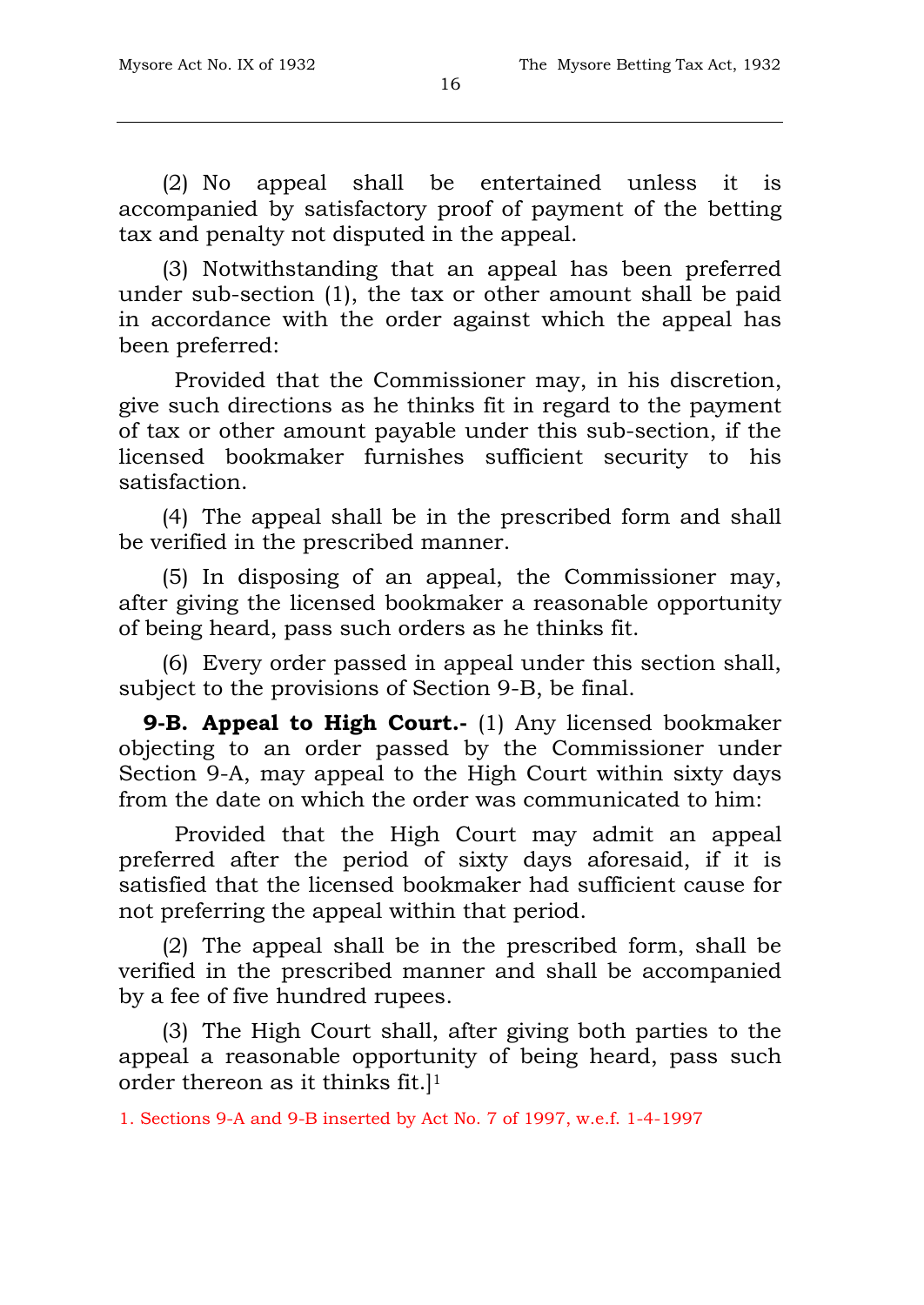**10. Rules.-** <sup>1</sup>[(1)]<sup>1</sup> The <sup>2</sup>[State Government]<sup>2</sup> may make rules for securing the payment of the totalisator tax and the betting tax, the production and inspection of accounts kept under this Act and generally for carrying into effect the provisions of this Act, and for dealing with such matters as are therein directed to be prescribed.

1. Section 10 renumbered as sub-section (1) thereof by Act No. 21 of 1989, w.e.f. 17-4-1989

2. Substituted for the word "Government" by Act No. 1 of 1956

 $1[(2)$  Any rule may be made under the Act after previous publication to have effect retrospectively and when any such rule is made a statement specifying the reasons for making such a rule shall be laid before both the Houses of the State Legislature along with rule.<sup>[1]</sup>

1. Sub-section (2) inserted by Act No. 21 of 1989 w.e.f. 17-4-1989

<sup>1</sup>**[11. Punishment.-** (1) If any licensee or licensed bookmaker evades or attempts to evade the collection or payment of the totalisator tax or betting tax, as the case may be, leviable and payable under this Act or fails to maintain the accounts or supply any information which such licensee or bookmaker is required to maintain or supply by or under this Act, or knowingly maintains false accounts or supplies false information, such licensee or bookmaker shall be punishable with imprisonment which may extend to six months or with fine or with both.

(2) If any person contravenes or fails to comply with any of the provisions of this Act or of any rule made thereunder, and not otherwise provided for in sub-section (1) 2[or Section  $12$ <sup>2</sup>, he shall be punishable with fine which may extend to five hundred rupees.

 $3$ [**Explanation**.- x x x x x.  $3$ ]<sup>1</sup>

1. Section 11 substituted by Act No. VIII of 1952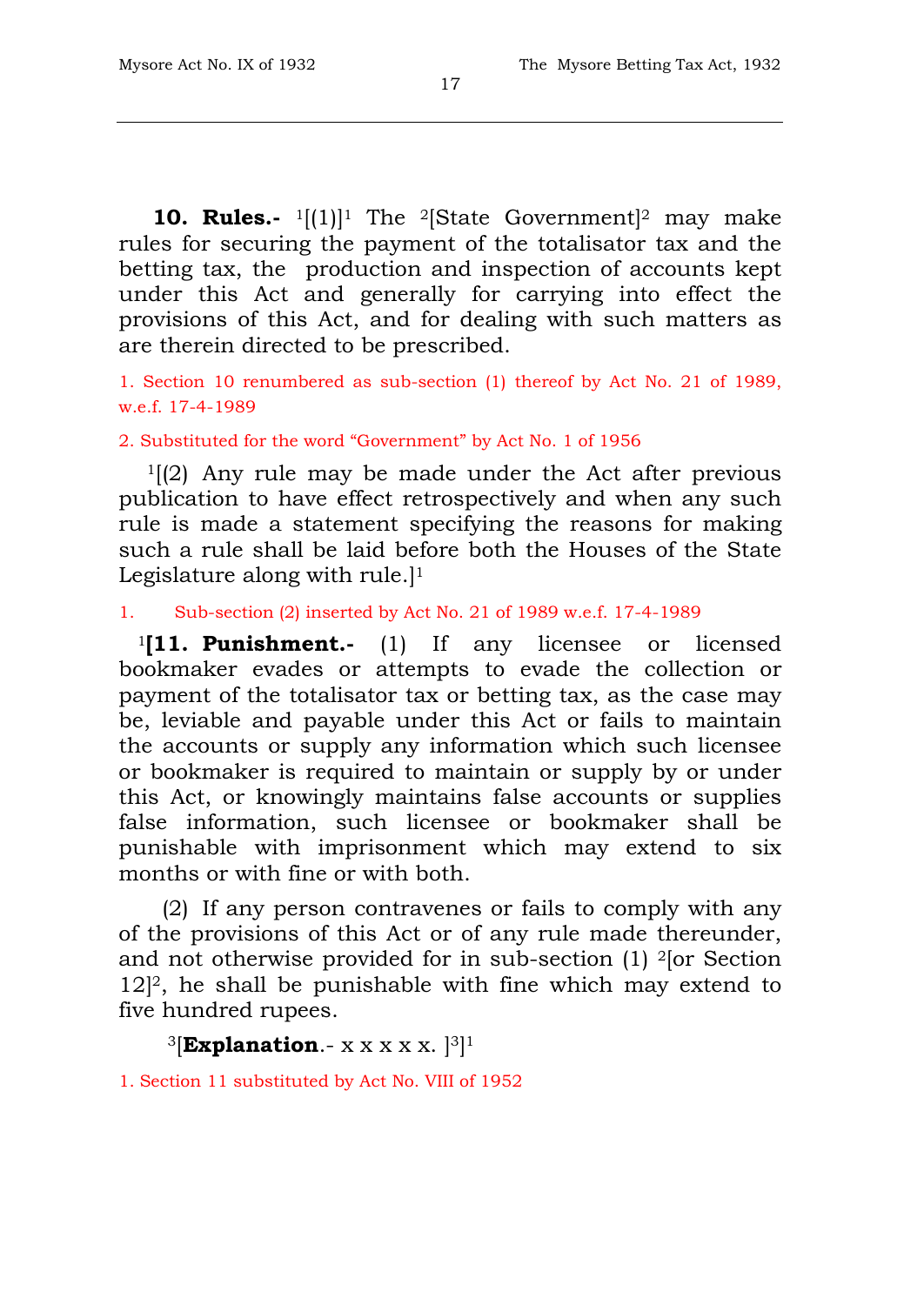- 2. Inserted by Act No. 22 of 1980 and shall be deemed to have come into force w.e.f. 23-5-1980
- 3. Explanation omitted by Act No. 22 of 1980 and shall be deemed to have come into force w.e.f. 23-5-1980

**1[12. Functioning as Turf Commission Agents prohibited.-** (1) After the appointed day no person shall carry on the business or vocation of, or act or function, as a turf commission agent.

(2)Any person who contravenes or attempts to contravene or abets the contravention of the provisions of sub-section (1) or any rule made to carry out the purposes of the said sub-section shall, on conviction, be punishable with rigorous imprisonment for a term which may extend to three years and shall also be liable to fine which may extend to five thousand rupees.

**Explanation.-** In this section "appointed day" means the date of commencement of the Mysore Betting Tax (Karnataka Amendment) Act, 1980.

**13. Offences by companies.-** (1) If the person committing an offence under this Act is a company, every person who, at the time the offence was committed was in charge of and was responsible to the company for the conduct of the business of the company as well as the company shall be deemed to be guilty of the offence and shall be liable to be proceeded against and punished accordingly:

Provided that nothing contained in this sub-section shall render any such person liable to any punishment provided in this Act if he proves that the offence was committed without his knowledge or that he exercised all due diligence to prevent the commission of such offence.

(2) Notwithstanding anything contained in sub-section (1) where an offence under this Act has been committed by a company and it is proved that the offence has been committed with the consent or connivance of, or is attributable to any